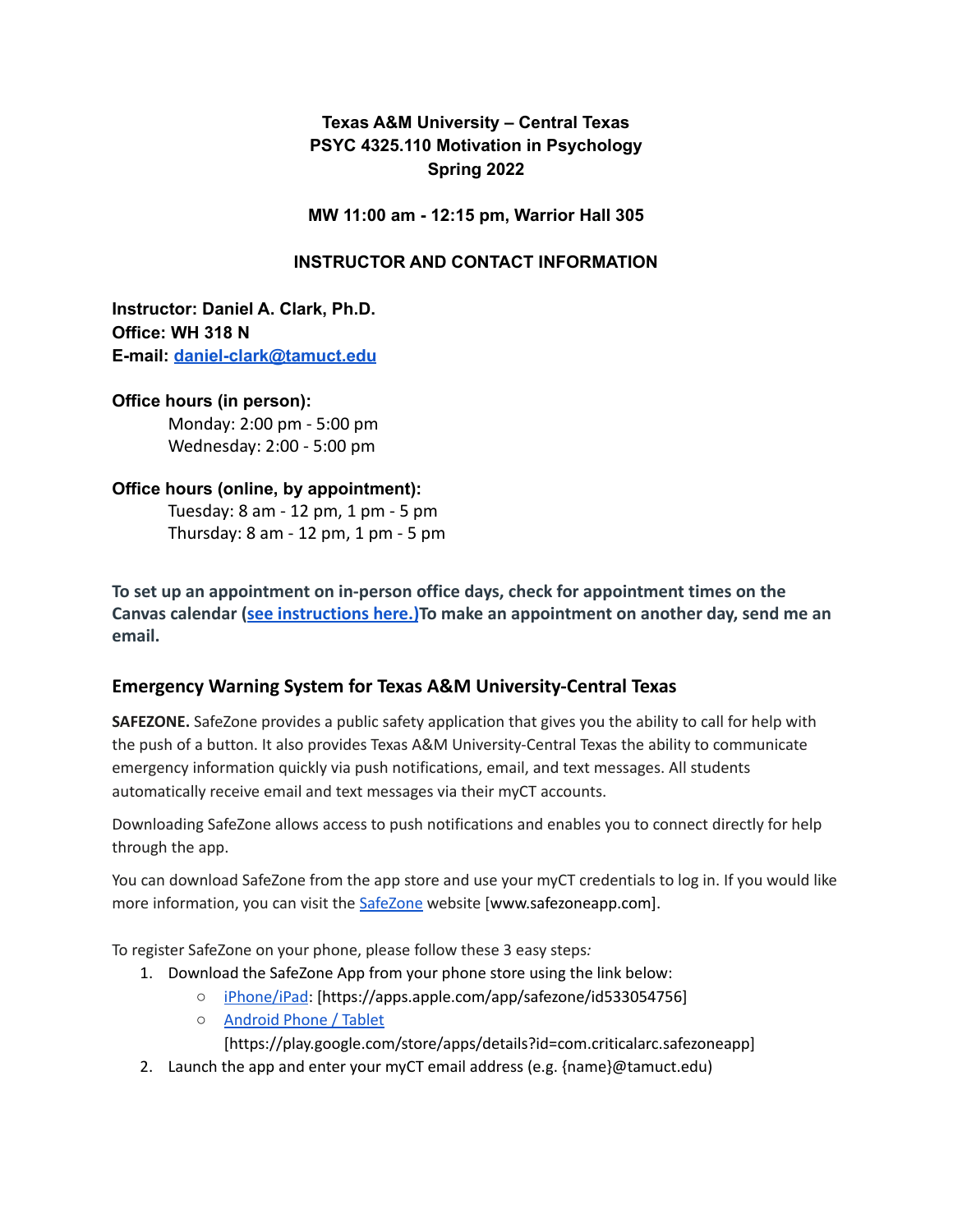3. Complete your profile and accept the terms of service

#### **COURSE INFORMATION**

Catalog course description:

Learn synthesis of theories of motivation with practical applications of motivating people, such as students or business employees. Examine historical and recent developments and their relationship to behavioral research, including concepts such as goals, work quality, work environment, and the use of rewards and other incentives.

### **Required texts**:

This course will utilize open educational resources that will be available to download from the courses Canvas site. You do not need to purchase any textbooks.

#### **Technology Requirements**

This course will use the A&M-Central Texas Instructure Canvas learning management system. Logon to A&M-Central Texas Canvas [https://tamuct.instructure.com].

Username: Your MyCT username (xx123 or everything before the "@" in your MyCT e-mail address) Password: Your MyCT password

#### **Canvas Support**

Use the Canvas Help link, located at the bottom of the left-hand menu, for issues with Canvas. You can select "Chat with Canvas Support," submit a support request through "Report a Problem," or call the Canvas support line: 1-844-757-0953.

For issues related to course content and requirements, contact your instructor.

### **Other Technology Support**

For log-in problems, students should contact Help Desk Central. 24 hours a day, 7 days a week: Email: helpdesk@tamu.edu Phone: (254) 519-5466 Web [Chat:](http://hdc.tamu.edu/) [http://hdc.tamu.edu] *Please let the support technician know you are an A&M-Central Texas student.*

### **UNIVERSITY RESOURCES, PROCEDURES, AND GUIDELINES**

### **Drop Policy.**

If you discover that you need to drop this class, you must complete a Drop [Request](https://www.tamuct.edu/registrar/docs/Drop_Request_Form.pdf) Form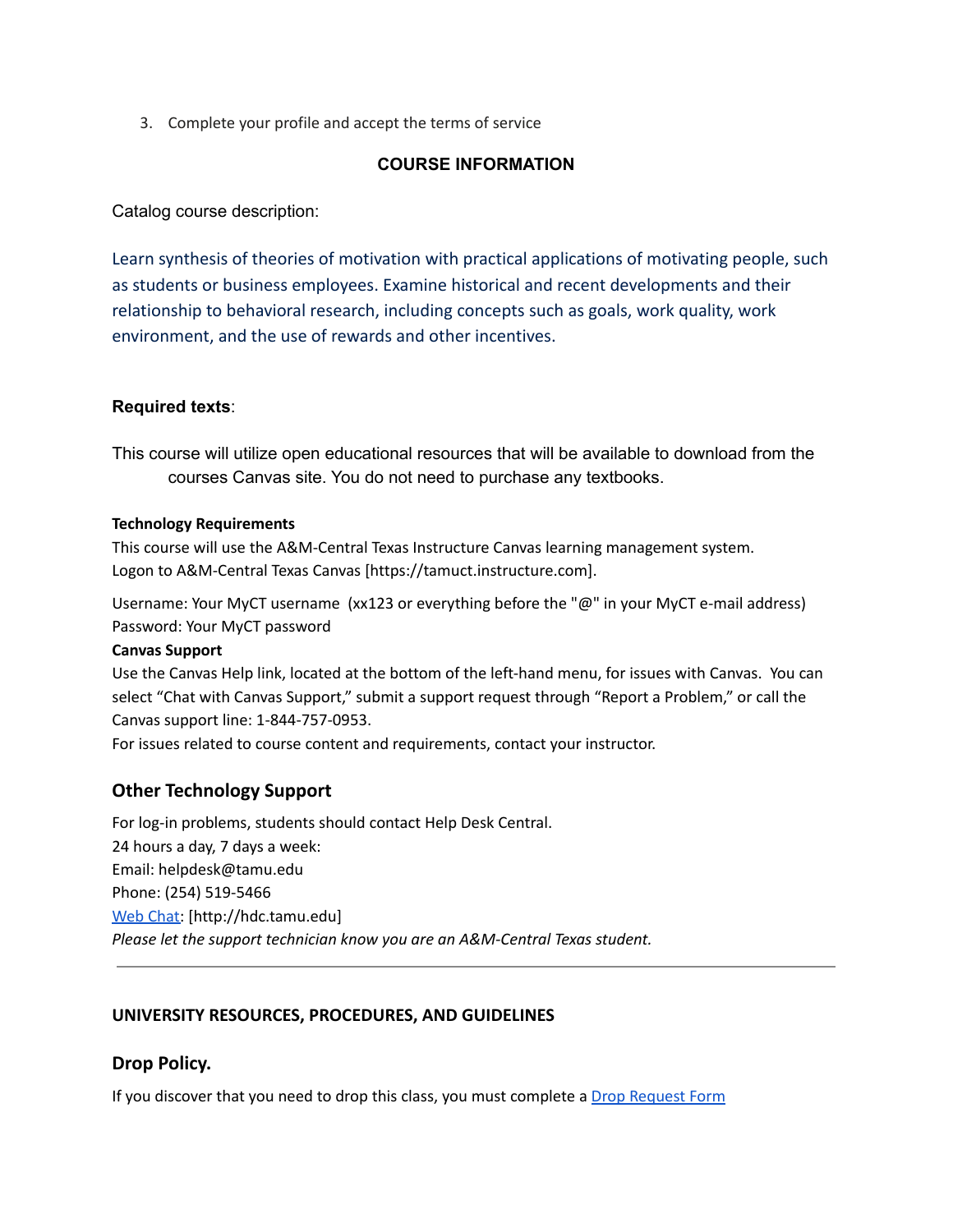[https://www.tamuct.edu/registrar/docs/Drop\_Request\_Form.pdf].

Professors cannot drop students; this is always the responsibility of the student. The Registrar's Office will provide a deadline on the Academic Calendar for which the form must be completed, signed and returned. Once you return the signed form to the Registrar's Office, you must go into Warrior Web and confirm that you are no longer enrolled. If you still show as enrolled, FOLLOW-UP with the Registrar's Office immediately. You are to attend class until the procedure is complete to avoid penalty for absence. Should you miss the drop deadline or fail to follow the procedure, you will receive an F in the course, which may affect your financial aid and/or VA educational benefits.

## **Academic Integrity.**

Texas A&M University -Central Texas values the integrity of the academic enterprise and strives for the highest standards of academic conduct. A&M-Central Texas expects its students, faculty, and staff to support the adherence to high standards of personal and scholarly conduct to preserve the honor and integrity of the creative community. Academic integrity is defined as a commitment to honesty, trust, fairness, respect, and responsibility. Any deviation by students from this expectation may result in a failing grade for the assignment and potentially a failing grade for the course. Academic misconduct is any act that improperly affects a true and honest evaluation of a student's academic performance and includes, but is not limited to, cheating on an examination or other academic work, plagiarism and improper citation of sources, using another student's work, collusion, and the abuse of resource materials. All academic misconduct concerns will be reported to the university's Office of Student Conduct. Ignorance of the university's standards and expectations is never an excuse to act with a lack of integrity. When in doubt on collaboration, citation, or any issue, please contact your instructor before taking a course of action.

### **Academic Accommodations.**

At Texas A&M University-Central Texas, we value an inclusive learning environment where every student has an equal chance to succeed and has the right to a barrier free education. The Department of Access and Inclusion is responsible for ensuring that students with a disability receive equal access to the University's programs, services and activities. If you believe you have a disability requiring reasonable accommodations please contact the Department of Access and Inclusion at (254) 501-5831. Any information you provide is private and confidential and will be treated as such.

For more information please visit our **Access & [Inclusion](https://www.tamuct.edu/student-affairs/access-inclusion.html)** webpage [https://www.tamuct.edu/student-affairs/access-inclusion.html].

Texas A&M University-Central Texas supports students who are pregnant and/or parenting. In accordance with requirements of Title IX and guidance from US Department of Education's Office of Civil Rights, the Dean of Student Affairs' Office can assist students who are pregnant and/or parenting in seeking accommodations related to pregnancy and/or parenting. For more information, please visit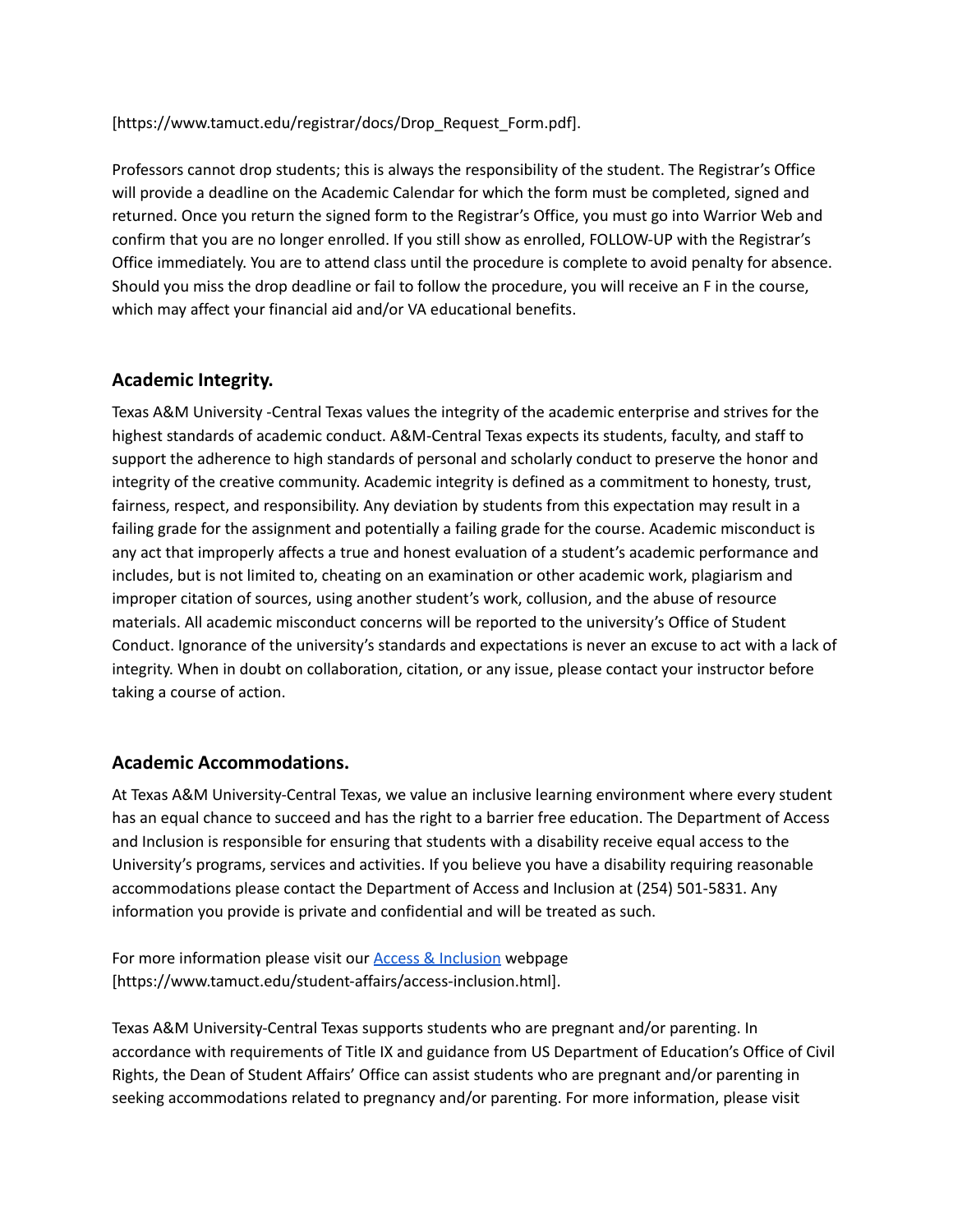https://www.tamuct.departments/index.php. Students may also contact the institution's Title IX Coordinator. If you would like to read more about these [requirements](http://www2.ed.gov/about/offices/list/ocr/docs/pregnancy.pdf) and guidelines online, please visit the website [http://www2.ed.gov/about/offices/list/ocr/docs/pregnancy.pdf].

Title IX of the Education Amendments Act of 1972 prohibits discrimination on the basis of sex and gender – including pregnancy, parenting, and all related conditions. A&M-Central Texas is able to provide flexible and individualized reasonable accommodation to pregnant and parenting students. All pregnant and parenting students should contact the Division of Student Affairs at 254-501-5909 to seek out assistance. Students may also contact the University's Title IX Coordinator.

## **Tutoring.**

Tutoring is available to all A&M-Central Texas students, both on-campus and online. On-campus subjects tutored include Accounting, Advanced Math, Biology, Finance, Statistics, Mathematics, and Study Skills. Tutors are available at the Tutoring Center in Warrior Hall, Suite 111.

If you have a question regarding tutor schedules, need to schedule a tutoring session, are interested in becoming a tutor, or any other question, contact Academic Support Programs at 254-519-5796, or by emailing Dr. DeEadra Albert-Green at deeadra.albertgreen@tamuct.edu.

Chat live with a tutor 24/7 for almost any subject on your computer! Tutor.com is an online tutoring platform that enables A&M-Central Texas students to log-in and receive FREE online tutoring and writing support. This tool provides tutoring in over forty subject areas. Access Tutor.com through Canvas. **University Writing Center:** Located in 416 Warrior Hall, the University Writing Center (UWC) at Texas A&M University-Central Texas is a free workspace open to all TAMUCT students from 10am-5pm Monday-Thursday with satellite hours in the University Library Monday-Thursday from 6:00-9:00pm. Students may arrange a one-on-one session with a trained and experienced writing tutor by visiting the UWC during normal operating hours (both half-hour and hour sessions are available) or by making an appointment via [WCOnline](https://tamuct.mywconline.com/) at [https://tamuct.mywconline.com/]. In addition, you can email Dr. Bruce Bowles Jr. at bruce.bowles@tamuct.edu to schedule an online tutoring session. Tutors are prepared to help writers of all levels and abilities at any stage of the writing process.

While tutors will not write, edit, or grade papers, they will assist students in developing more effective composing practices. By providing a practice audience for students' ideas and writing, our tutors highlight the ways in which they read and interpret students' texts, offering guidance and support throughout the various stages of the writing process. In addition, students may work independently in the UWC by checking out a laptop that runs the Microsoft Office suite and connects to WIFI, or by consulting our resources on writing, including all of the relevant style guides. Whether you need help brainstorming ideas, organizing an essay, proofreading, understanding proper citation practices, or just want a quiet place to work, the University Writing Center is here to help!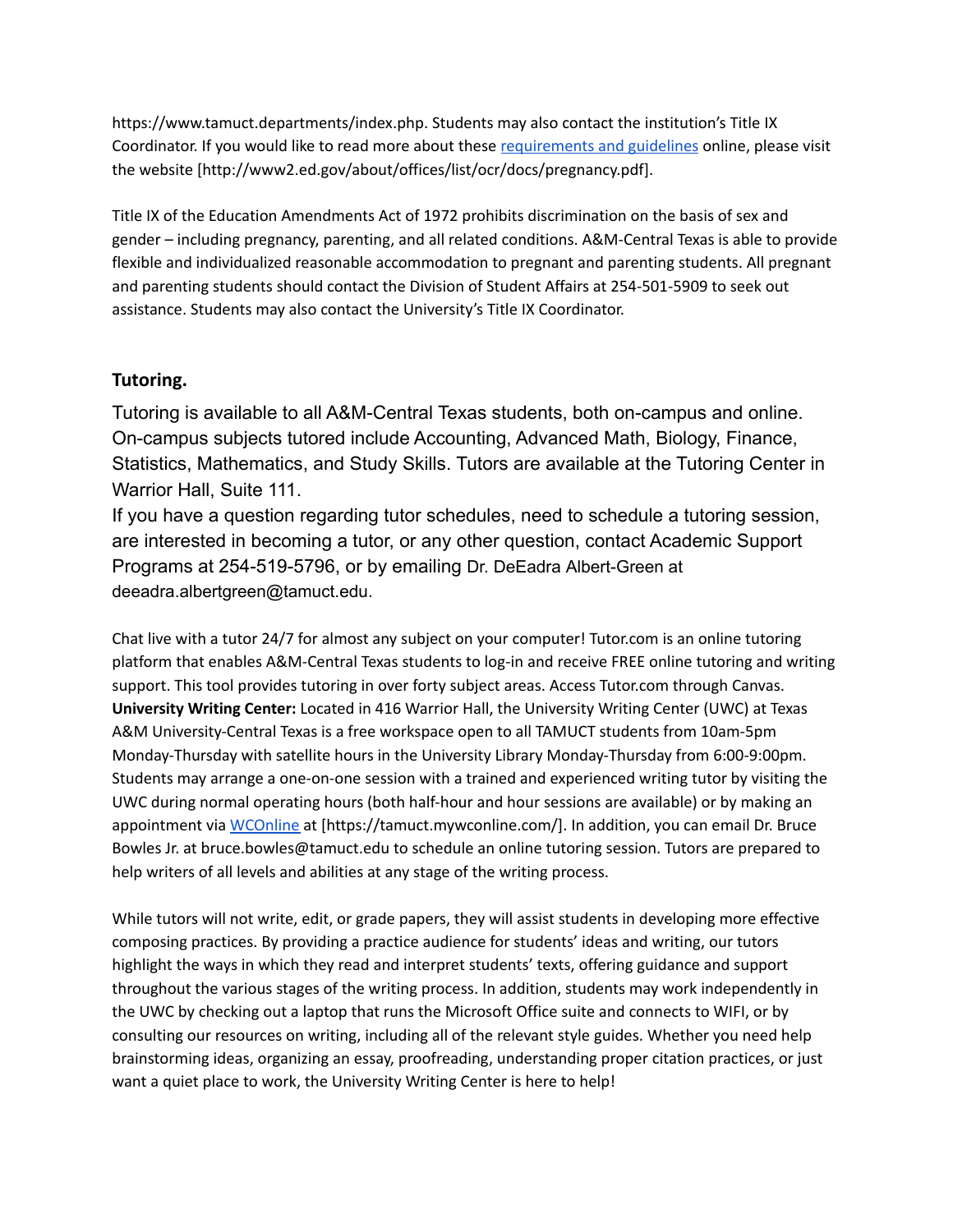If you have any questions about the University Writing Center, please do not hesitate to contact Dr. Bruce Bowles Jr. at bruce.bowles@tamuct.edu.

### **University Library.**

The University Library provides many services in support of research across campus and at a distance. We offer over 200 electronic databases containing approximately 250,000 eBooks and 82,000 journals, in addition to the 72,000 items in our print collection, which can be mailed to students who live more than 50 miles from campus. Research guides for each subject taught at A&M-Central Texas are available through our website to help students navigate these resources. On-campus, the library offers technology including cameras, laptops, microphones, webcams, and digital sound recorders.

Research assistance from a librarian is also available twenty-four hours a day through our online chat service, and at the reference desk when the library is open. Research sessions can be scheduled for more comprehensive assistance, and may take place on Skype or in-person at the library. Assistance may cover many topics, including how to find articles in peer-reviewed journals, how to cite resources, and how to piece together research for written assignments.

Our 27,000-square-foot facility on the A&M-Central Texas main campus includes student lounges, private study rooms, group work spaces, computer labs, family areas suitable for all ages, and many other features. Services such as interlibrary loan, TexShare, binding, and laminating are available. The library frequently offers workshops, tours, readings, and other events. For more information, please visit ou[r](https://tamuct.libguides.com/) Library [website](https://tamuct.libguides.com/) [https://tamuct.libguides.com/].

#### **OPTIONAL POLICY STATEMENTS:**

#### **A Note about Sexual Violence at A&M-Central Texas**

Sexual violence is a serious safety, social justice, and public health issue. The university offers support for anyone struggling with these issues. University faculty are mandated reporters, so if someone discloses that they were sexually assaulted (or a victim of Domestic/Dating Violence or Stalking) while a student at TAMUCT, faculty members are required to inform the Title IX Office. If you want to discuss any of these issues confidentially, you can do so through Student Counseling (254-501-5955) located on the second floor of Warrior Hall (207L).

Sexual violence can occur on our campus because predators often feel emboldened, and victims often feel silenced or shamed. It is incumbent on ALL of us to find ways to actively create environments that tell predators we don't agree with their behaviors and tell survivors we will support them. Your actions matter. Don't be a bystander; be an agent of change. For additional information on campus policy and resources visit the Title IX [webpage](https://www.tamuct.edu/departments/compliance/titleix.php) [https://www.tamuct.edu/departments/compliance/titleix.php].

### *Learning Evaluation Methods*: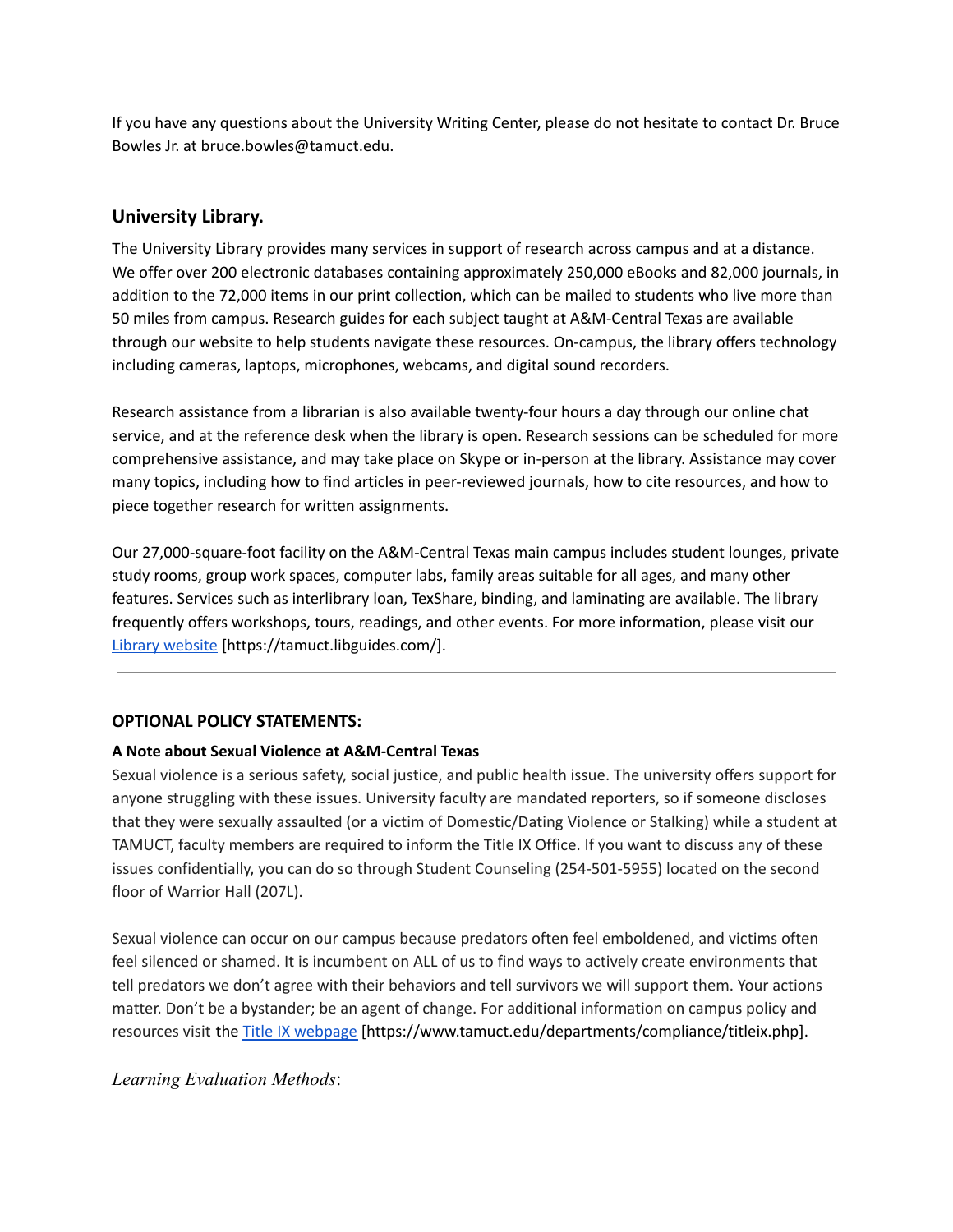Readiness Assessment Tests (RAT) (35%) – Weekly short quizzesThese may also include material from previous chapters.

Exams (45%) – Over the semester, there will be three exams. Each exam will be multiple-choice and administered in the classroom. These exams will be stand-alone, the final will not be comprehensive.

Storytime Application Project (20%) - This is a project that is designed for students to use their own personal stories to apply the content from the course. For this grade, you will

- 1. Choose a topic by joining one of the groups on Canvas.
- 2. Write your story down in a short paper, including specific applications from the text with citations. (APA style).
- 3. Present your story live (or on video) to the class on the day we will be discussing your topic.

Final course grades will follow the system below:

 $A = 90.00+$  total points,  $B = 80.00-89.99$  points,  $C = 70.00-79.99$  points,  $D = 62.00-69.99$  points,  $F = 61.99$  or fewer points

## **COURSE POLICIES**

**Late Work Policy.** Assignments that are not complete at the due time (usually the beginning of class) may be completed for a maximum of 50% of the assignment points. After that week has passed, no more assignments will be accepted. Some assignments may have different rules concerning late work as delineated in the more specific guidelines above.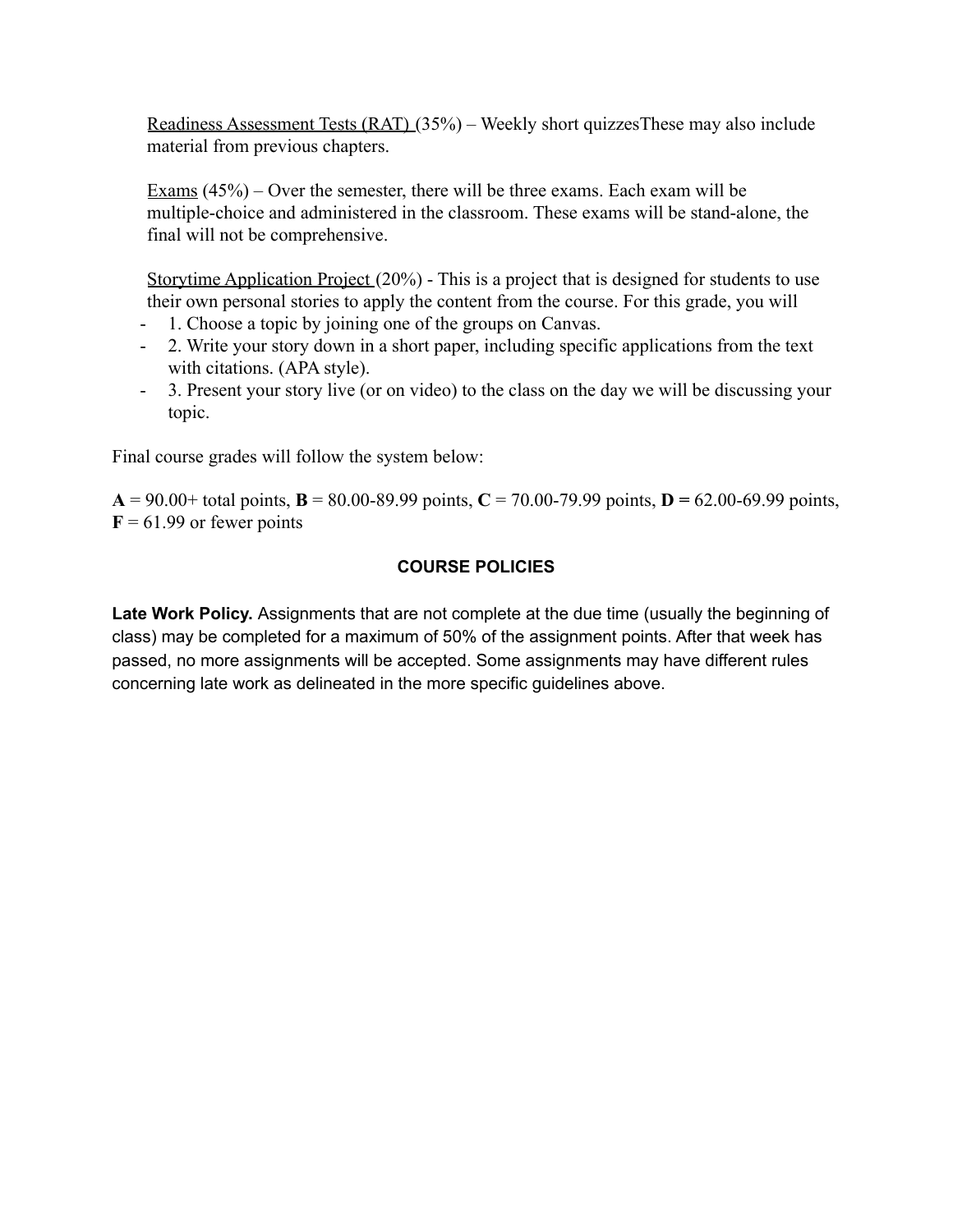# **Tentative Schedule**

| Date   | Topic                                   | Due |
|--------|-----------------------------------------|-----|
| 1/19   | Introduction                            |     |
| 1/24   | Thinking Like a Psychological Scientist |     |
| 1/26   | Drive States 1: Homeostasis & Effects   |     |
| $1/31$ | Drive States 2: Internal Drive States   |     |
| 2/2    | Hormones & Behavior Part 1              |     |
| 2/7    | Hormones & Behavior Part 2              |     |
| 2/9    | Test 1                                  |     |
| 2/14   | Affective Neuroscience Part 1           |     |
| 2/16   | Affective Neuroscience Part 2           |     |
| 2/21   | The Functions of Emotions Part 1        |     |
| 2/23   | The Functions of Emotions Part 2        |     |
| 2/28   | The Learning Emotions Part 1            |     |
| 3/2    | The Learning Emotions Part 2            |     |
| 3/7    | Test 2                                  |     |
| 3/9    | <b>Operant Conditioning</b>             |     |
| 3/21   | Expectancy Value Theory Part 1          |     |
| 3/23   | <b>Expectancy Value Theory Part 2</b>   |     |
| 3/28   | <b>Attribution Theory</b>               |     |
| 3/30   | Test 3                                  |     |
| 4/4    | Social Cognitive Theory 1               |     |
| 4/6    | Social Cognitive Theory 2               |     |
| 4/11   | Motives & Goals 1                       |     |
| 4/13   | Motives & Goals 2                       |     |
| 4/18   | Achievement Goal Theory 1               |     |
| 4/20   | Achievement Goal Theory 2               |     |